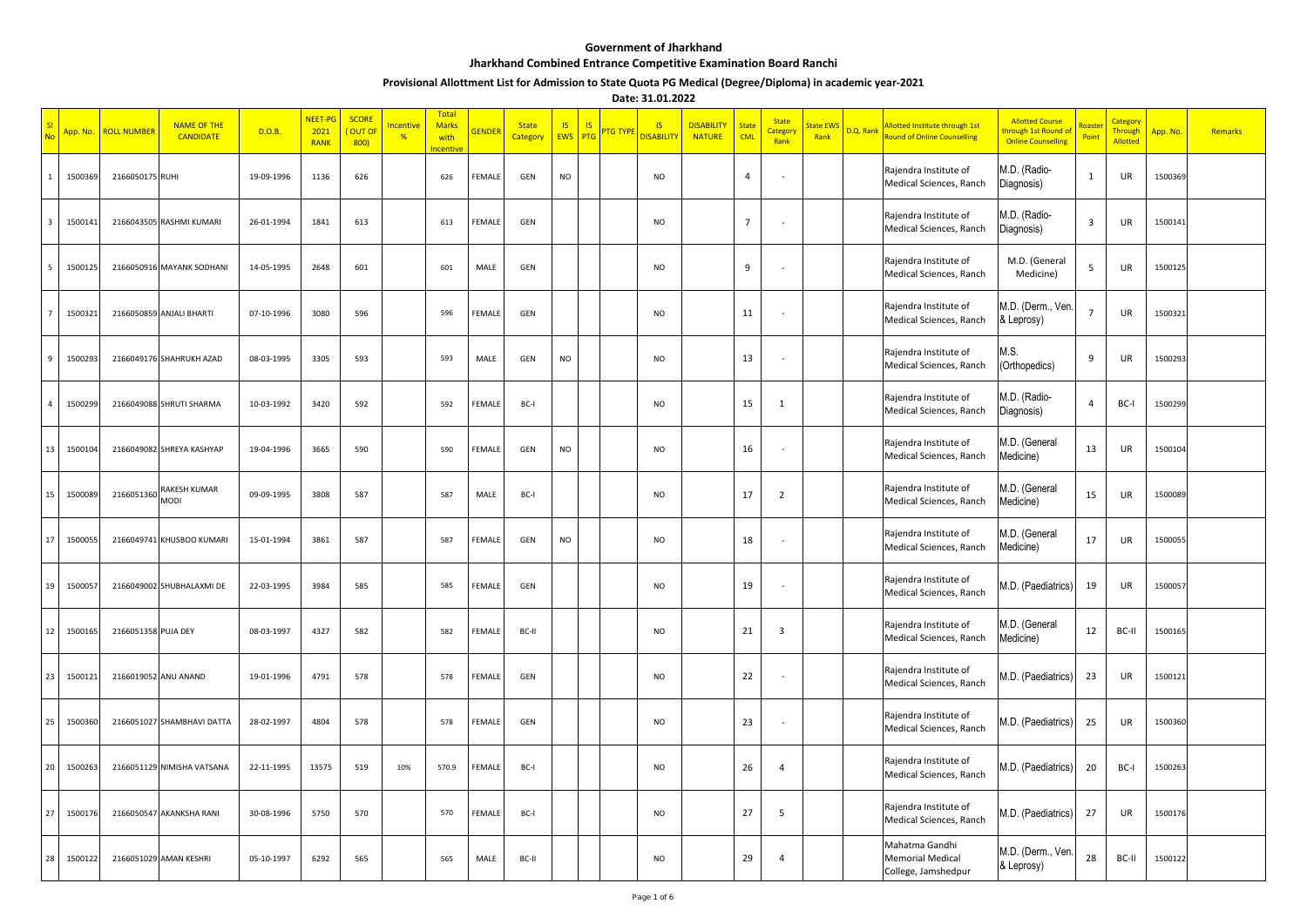|    | App. No. | <b>ROLL NUMBER</b> | <b>NAME OF THE</b><br><b>CANDIDATE</b> | D.O.B.     | NEET-PG<br>2021<br><b>RANK</b> | <b>SCORE</b><br>OUT OI<br>800) | <mark>ncentive</mark><br>$\frac{9}{6}$ | Total<br><b>Marks</b><br>with<br>ncentive | <b>GENDER</b> | <b>State</b><br>Category | <b>IS</b><br><b>EWS</b> | <b>IS</b><br>PTG | <mark>TG TYP</mark> | <b>IS</b><br><mark>disabili</mark> t | <b>DISABILITY</b><br><b>NATURE</b> | <b>State</b><br><b>CML</b> | <b>State</b><br><b>Category</b><br>Rank | tate EW<br>Rank | D.Q. Rank | <b>Illotted Institute through 1st</b><br><b>Round of Online Counselling</b> | <b>Allotted Course</b><br>hrough 1st Round of<br><b>Online Counselling</b> | nas<br>Poin | Category<br><b>Through</b><br><b>Allotted</b> | App. No. | Remarks |
|----|----------|--------------------|----------------------------------------|------------|--------------------------------|--------------------------------|----------------------------------------|-------------------------------------------|---------------|--------------------------|-------------------------|------------------|---------------------|--------------------------------------|------------------------------------|----------------------------|-----------------------------------------|-----------------|-----------|-----------------------------------------------------------------------------|----------------------------------------------------------------------------|-------------|-----------------------------------------------|----------|---------|
| 29 | 1500190  |                    | 2166048938 MUKESH KUMAR                | 20-11-1985 | 34408                          | 434                            | 30%                                    | 564.2                                     | MALE          | BC-II                    |                         |                  |                     | <b>NO</b>                            |                                    | 30                         | 5                                       |                 |           | Rajendra Institute of<br>Medical Sciences, Ranch                            | M.D. (Paediatrics)                                                         | 29          | UR                                            | 1500190  |         |
| 33 | 1500118  | 2166050502         | YASWANT KUMAR                          | 20-12-1994 | 6521                           | 563                            |                                        | 563                                       | MALE          | GEN                      | NO                      |                  |                     | <b>NO</b>                            |                                    | 31                         |                                         |                 |           | Rajendra Institute of<br>Medical Sciences, Ranch                            | M.S. (General<br>Surgery)                                                  | 33          | UR                                            | 1500118  |         |
| 35 | 1500129  |                    | 2166049119 JAWAIRIA JABEEN             | 01-07-1994 | 6681                           | 562                            |                                        | 562                                       | FEMALE        | GEN                      |                         |                  |                     | <b>NO</b>                            |                                    | 33                         |                                         |                 |           | Mahatma Gandhi<br><b>Memorial Medical</b><br>College, Jamshedpur            | M.D. (Paediatrics)                                                         | 35          | UR                                            | 1500129  |         |
| 37 | 150002   | 2166031200         | RAHUL KUMAR<br><b>TRIPATHI</b>         | 04-11-1991 | 6868                           | 560                            |                                        | 560                                       | MALE          | GEN                      |                         |                  |                     | <b>NO</b>                            |                                    | 35                         |                                         |                 |           | Mahatma Gandhi<br><b>Memorial Medical</b><br>College, Jamshedpur            | M.D. (Paediatrics)                                                         | 37          | UR                                            | 1500022  |         |
| 11 | 150024   | 2166051166         | <b>GAURAV KUMAR</b><br>SHUKLA          | 07-11-1995 | 7019                           | 560                            |                                        | 560                                       | MALE          | GEN                      | YES                     |                  |                     | <b>NO</b>                            |                                    | 36                         |                                         | $\mathbf{1}$    |           | Rajendra Institute of<br>Medical Sciences, Ranch                            | VI.S.<br>(Orthopedics)                                                     | 11          | EWS                                           | 1500244  |         |
| 39 | 150003   | 2166049743         | <b>SHRUTI P</b><br><b>SHIRODKAR</b>    | 08-11-1994 | 8446                           | 550                            |                                        | 550                                       | FEMALE        | GEN                      |                         |                  |                     | <b>NO</b>                            |                                    | 39                         |                                         |                 |           | Rajendra Institute of<br>Medical Sciences, Ranch                            | M.D. (Obs. &<br>Gynae.)                                                    | 39          | UR                                            | 1500031  |         |
| 43 | 150009   |                    | 2166051049 PARIDHI NAMAN               | 10-02-1994 | 8478                           | 549                            |                                        | 549                                       | FEMALE        | GEN                      | NO                      |                  |                     | <b>NO</b>                            |                                    | 40                         |                                         |                 |           | Rajendra Institute of<br>Medical Sciences, Ranch                            | M.D. (Obs. &<br>Gynae.)                                                    | 43          | UR                                            | 1500092  |         |
| 45 | 150007   |                    | 2166050514 FUZAIL AKRAM                | 21-09-1994 | 8480                           | 549                            |                                        | 549                                       | MALE          | GEN                      |                         |                  |                     | <b>NO</b>                            |                                    | 41                         |                                         |                 |           | Rajendra Institute of<br>Medical Sciences, Ranch                            | M.S. (General<br>Surgery)                                                  | 45          | UR                                            | 150007   |         |
| 32 | 150006   |                    | 2166143841 PRIYA KUMARI                | 12-03-1995 | 8602                           | 548                            |                                        | 548                                       | FEMALE        | BC-                      |                         |                  |                     | <b>NO</b>                            |                                    | 42                         | 6                                       |                 |           | Rajendra Institute of<br>Medical Sciences, Ranch                            | VI.D. (Obs. &<br>Gynae.)                                                   | 32          | BC-I                                          | 1500068  |         |
| 47 | 150009   |                    | 2166164789 ILIKA BHARTI                | 21-12-1993 | 8884                           | 546                            |                                        | 546                                       | FEMALE        | BC-                      |                         |                  |                     | <b>NO</b>                            |                                    | 44                         | $\overline{7}$                          |                 |           | Mahatma Gandhi<br><b>Memorial Medical</b><br>College, Jamshedpur            | M.D./ M.S. (Obs.<br>& Gynae.)                                              | 47          | UR                                            | 150009   |         |
| 51 | 150027   |                    | 2166049206 ABHISHEK SHARMA             | 18-08-1996 | 8976                           | 546                            |                                        | 546                                       | MALE          | GEN                      |                         |                  |                     | <b>NO</b>                            |                                    | 45                         |                                         |                 |           | Rajendra Institute of<br>Medical Sciences, Ranch                            | M.S. (General<br>Surgery)                                                  | 51          | UR                                            | 150027   |         |
| 53 | 150018   |                    | 2166049194 SOURABH KUMAR               | 25-04-1995 | 9064                           | 545                            |                                        | 545                                       | MALE          | GEN                      | NO                      |                  |                     | <b>NO</b>                            |                                    | 46                         |                                         |                 |           | Rajendra Institute of<br>Medical Sciences, Ranch                            | A.S. (General<br>Surgery)                                                  | 53          | UR                                            | 1500183  |         |
| 55 | 150004   | 216605061          | SAMEEKSHA<br>SONTHALIA                 | 17-08-1998 | 9216                           | 545                            |                                        | 545                                       | <b>EMALI</b>  | GEN                      |                         |                  |                     | <b>NO</b>                            |                                    | 47                         |                                         |                 |           | Mahatma Gandhi<br><b>Memorial Medical</b><br>College, Jamshedpur            | M.S. (General<br>Surgery)                                                  | 55          | UR                                            | 1500041  |         |
| 57 | 150012   |                    | 2166049210 OM PRAKASH JHA              | 05-04-1995 | 9681                           | 541                            |                                        | 541                                       | MALE          | GEN                      |                         |                  |                     | <b>NO</b>                            |                                    | 52                         |                                         |                 |           | Mahatma Gandhi<br><b>Memorial Medical</b><br>College, Jamshedpur            | M.S. (General<br>Surgery)                                                  | 57          | UR                                            | 1500124  |         |
| 59 | 1500030  |                    | 2166050419 UROOS IZHAR                 | 05-01-1996 | 9742                           | 541                            |                                        | 541                                       | FEMALE        | GEN                      |                         |                  |                     | <b>NO</b>                            |                                    | 54                         |                                         |                 |           | Rajendra Institute of<br>Medical Sciences, Ranch                            | M.S.<br>(Ophthalmology)                                                    | 59          | UR                                            | 1500030  |         |
| 6  | 1500354  |                    | 2166051135 ANITA KUMARI                | 06-03-1996 | 10131                          | 539                            |                                        | 539                                       | FEMALE        | <b>SC</b>                |                         |                  |                     | <b>NO</b>                            |                                    | 55                         | $\overline{2}$                          |                 |           | Rajendra Institute of<br>Medical Sciences, Ranch                            | M.D. (General<br>Medicine)                                                 | 6           | SC                                            | 1500354  |         |
| 21 | 150003   |                    | 2166049094 PRATEEK PANDEY              | 20-10-1993 | 10199                          | 538                            |                                        | 538                                       | MALE          | GEN                      | YES                     |                  |                     | <b>NO</b>                            |                                    | 56                         |                                         | $\overline{2}$  |           | Rajendra Institute of<br>Medical Sciences, Ranch                            | M.D. (Paediatrics)                                                         | 21          | EWS                                           | 1500035  |         |
| 63 | 1500044  |                    | 2166048051 BHAVESH TIWARI              | 27-02-1995 | 11064                          | 533                            |                                        | 533                                       | MALE          | GEN                      |                         |                  |                     | <b>NO</b>                            |                                    | 63                         |                                         |                 |           | Rajendra Institute of<br>Medical Sciences, Ranch                            | <b>M.S. (ENT)</b>                                                          | 63          | UR                                            | 1500044  |         |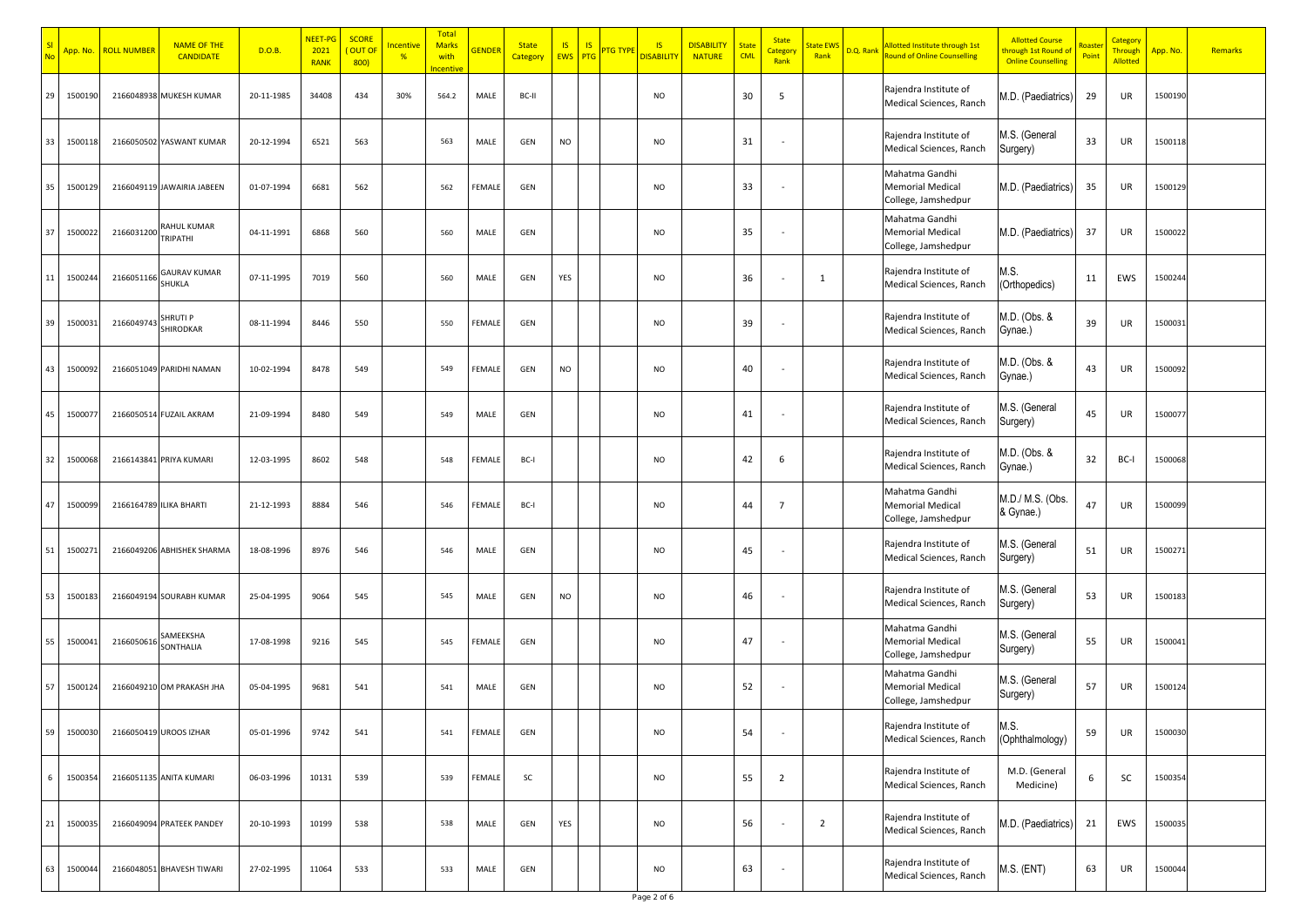|                | App. No. | <b>ROLL NUMBER</b> | <b>NAME OF THE</b><br><b>CANDIDATE</b> | D.O.B.     | NEET-PG<br>2021<br><b>RANK</b> | <b>SCORE</b><br>OUT O<br>800 | <mark>ncentive</mark><br>$\frac{9}{6}$ | <b>Total</b><br><b>Marks</b><br>with<br><b>Incentive</b> | <b>SENDER</b> | <b>State</b><br>Category | IS.<br><b>EWS</b> | IS<br><b>PTG</b> | <u>TG TYP</u> | $\overline{\mathsf{S}}$<br><b>DISABILIT</b> | <b>DISABILITY</b><br><b>NATURE</b> | <b>State</b><br><b>CML</b> | <b>State</b><br><u>Category</u><br>Rank | itate EW<br>Rank | D.Q. Rank | Allotted Institute through 1st<br>Round of Online Counselling    | <b>Allotted Course</b><br>hrough 1st Round of<br><b>Online Counselling</b> | Point | Category<br><mark>Through</mark><br><b>Allotted</b> | App. No. | Remarks |
|----------------|----------|--------------------|----------------------------------------|------------|--------------------------------|------------------------------|----------------------------------------|----------------------------------------------------------|---------------|--------------------------|-------------------|------------------|---------------|---------------------------------------------|------------------------------------|----------------------------|-----------------------------------------|------------------|-----------|------------------------------------------------------------------|----------------------------------------------------------------------------|-------|-----------------------------------------------------|----------|---------|
| 65             | 150005   | 2166050165 KISHLAY |                                        | 27-03-1995 | 12012                          | 527                          |                                        | 527                                                      | MALE          | GEN                      |                   |                  |               | <b>NO</b>                                   |                                    | 66                         |                                         |                  |           | Rajendra Institute of<br>Medical Sciences, Ranch                 | M.D.<br>Anesthesiology)                                                    | 65    | UR                                                  | 1500056  |         |
| 48             | 150010   | 2166050267         | RANVIJAY KUMAR                         | 09-09-1996 | 12092                          | 527                          |                                        | 527                                                      | MALE          | BC-I                     |                   |                  |               | <b>NO</b>                                   |                                    | 67                         | 9                                       |                  |           | Rajendra Institute of<br>Medical Sciences, Ranch                 | M.S. (General<br>Surgery)                                                  | 48    | BC-I                                                | 1500109  |         |
| 40             | 150001   | 2166020952         | AJAN KUMAR<br>MEHTA                    | 15-05-1992 | 12171                          | 526                          |                                        | 526                                                      | MALE          | BC-II                    |                   |                  |               | <b>NO</b>                                   |                                    | 69                         | 6                                       |                  |           | Rajendra Institute of<br>Medical Sciences, Ranch                 | M.S. (General<br>Surgery)                                                  | 40    | BC-II                                               | 1500015  |         |
| 62             | 150013.  |                    | 2166050678 MD TAUSIF ALAM              | 22-01-1994 | 12988                          | 522                          |                                        | 522                                                      | MALE          | BC-II                    |                   |                  |               | <b>NO</b>                                   |                                    | 72                         | 7                                       |                  |           | Rajendra Institute of<br>Medical Sciences, Ranch                 | M.D.<br>Anesthesiology)                                                    | 62    | BC-II                                               | 1500132  |         |
| 31             | 1500116  |                    | 2166050494 PRIYA MISHRA                | 17-01-1995 | 13103                          | 521                          |                                        | 521                                                      | FEMALE        | GEN                      | YES               |                  |               | <b>NO</b>                                   |                                    | 73                         |                                         | $\overline{3}$   |           | Rajendra Institute of<br>Medical Sciences, Ranch                 | M.S. (General<br>Surgery)                                                  | 31    | EWS                                                 | 1500116  |         |
| 54             | 150006   | 216605018          | <b>ABHISHEK KUMAR</b><br>SAW           | 23-09-1996 | 13919                          | 517                          |                                        | 517                                                      | MALE          | BC-I                     |                   |                  |               | <b>NO</b>                                   |                                    | 80                         | 10                                      |                  |           | Rajendra Institute of<br>Medical Sciences, Ranch                 | M.S. (General<br>Surgery)                                                  | 54    | BC-I                                                | 1500069  |         |
| 41             | 150016   |                    | 2166051031 KRITIKA SRIVASTAVA          | 25-05-1995 | 13956                          | 517                          |                                        | 517                                                      | FEMALE        | GEN                      | YES               |                  |               | <b>NO</b>                                   |                                    | 81                         |                                         | $\overline{4}$   |           | Rajendra Institute of<br>Medical Sciences, Ranch                 | M.D. (Obs. &<br>Gynae.)                                                    | 41    | EWS                                                 | 1500169  |         |
| 67             | 150032   |                    | 2166049156 VIKASH KUMAR                | 25-08-1991 | 14241                          | 515                          |                                        | 515                                                      | MALE          | BC-I                     |                   |                  |               | <b>NO</b>                                   |                                    | 84                         | 11                                      |                  |           | Rajendra Institute of<br>Medical Sciences, Ranch                 | M.D.<br>Anesthesiology)                                                    | 67    | UR                                                  | 1500323  |         |
| 69             | 150008   |                    | 2166050613 RAKESH RANJAN               | 25-05-1993 | 14249                          | 515                          |                                        | 515                                                      | MALE          | BC-II                    |                   |                  |               | <b>NO</b>                                   |                                    | 85                         | 9                                       |                  |           | Rajendra Institute of<br>Medical Sciences, Ranch                 | M.D.<br>Anesthesiology)                                                    | 69    | UR                                                  | 1500081  |         |
| 70             | 150014   |                    | 2166051241 SAURABH KUMAR               | 09-02-1996 | 14290                          | 515                          |                                        | 515                                                      | MALE          | BC-I                     |                   |                  |               | <b>NO</b>                                   |                                    | 86                         | 12                                      |                  |           | Rajendra Institute of<br>Medical Sciences, Ranch                 | M.S. (ENT)                                                                 | 70    | BC-I                                                | 1500147  |         |
| $\overline{2}$ | 1500252  |                    | 2166050209 JAINESH TOPPO               | 18-02-1996 | 15085                          | 511                          |                                        | 511                                                      | FEMALE        | ST                       |                   | NO               |               | <b>NO</b>                                   |                                    | 92                         | 1                                       |                  |           | Rajendra Institute of<br>Medical Sciences, Ranch                 | M.D. (Radio-<br>Diagnosis)                                                 | 2     | ST                                                  | 1500252  |         |
| 49             | 1500026  |                    | 2166049423 VIMAL KUMAR                 | 01-09-1988 | 15636                          | 508                          |                                        | 508                                                      | MALE          | GEN                      | YES               |                  |               | <b>NO</b>                                   |                                    | 96                         |                                         | 7                |           | Rajendra Institute of<br>Medical Sciences, Ranch                 | M.S. (General<br>Surgery)                                                  | 49    | EWS                                                 | 1500026  |         |
| 61             | 150024   |                    | 2166051125 SRISHTI DARAD               | 05-07-1993 | 17297                          | 501                          |                                        | 501                                                      | FEMALE        | GEN                      | YES               |                  |               | <b>NO</b>                                   |                                    | 107                        |                                         | 9                |           | Mahatma Gandhi<br><b>Memorial Medical</b><br>College, Jamshedpur | D.C.H.                                                                     | 61    | EWS                                                 | 1500241  |         |
| 16             | 1500155  |                    | 2166049784 HITESH KUMAR                | 09-07-1993 | 17587                          | 500                          |                                        | 500                                                      | MALE          | SC                       |                   |                  |               | <b>NO</b>                                   |                                    | 111                        | 3                                       |                  |           | Rajendra Institute of<br>Medical Sciences, Ranch                 | M.S. (General<br>Surgery)                                                  | 16    | SC                                                  | 1500155  |         |
| 24             | 1500296  |                    | 2166050486 KSHITIJ SAURABH             | 06-11-1995 | 19100                          | 493                          |                                        | 493                                                      | MALE          | SC                       |                   |                  |               | <b>NO</b>                                   |                                    | 118                        | 4                                       |                  |           | Rajendra Institute of<br>Medical Sciences, Ranch                 | M.D. (Derm., Ven.<br>& Leprosy)                                            | 24    | SC                                                  | 1500296  |         |
| 73             | 1500126  |                    | 2166051366 MONIKA VERMA                | 18-05-1996 | 20153                          | 488                          |                                        | 488                                                      | FEMALE        | BC-II                    |                   |                  |               | <b>NO</b>                                   |                                    | 123                        | 14                                      |                  |           | Rajendra Institute of<br>Medical Sciences, Ranch                 | M.D. (Pathology)                                                           | 73    | UR                                                  | 1500126  |         |
| 71             | 150019   | 2166111394         | <b>SOURAV KUMAR</b><br>SHARMA          | 03-06-1991 | 22382                          | 478                          |                                        | 478                                                      | MALE          | GEN                      | YES               |                  |               | <b>NO</b>                                   |                                    | 133                        |                                         | 10               |           | Mahatma Gandhi<br><b>Memorial Medical</b><br>College, Jamshedpur | M.D.<br>(Anesthesiology)                                                   | 71    | EWS                                                 | 1500199  |         |
| 75             | 1500135  | 2166048729 ANSHU   |                                        | 23-09-1995 | 22516                          | 478                          |                                        | 478                                                      | FEMALE        | GEN                      | NO                |                  |               | <b>NO</b>                                   |                                    | 134                        | $\overline{\phantom{a}}$                |                  |           | Rajendra Institute of<br>Medical Sciences, Ranch                 | M.D. (Pathology)                                                           | 75    | UR                                                  | 1500135  |         |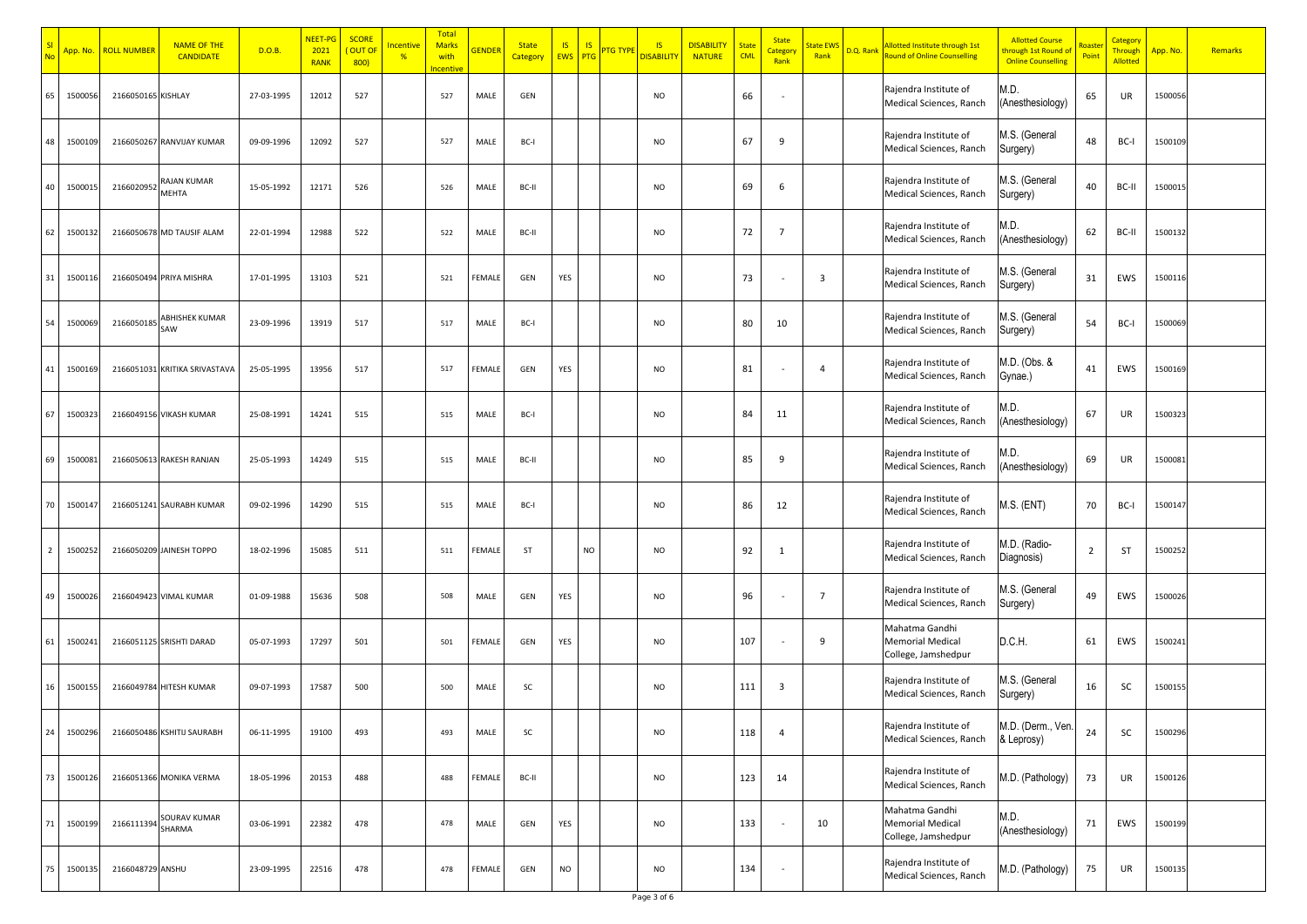|        | App. No. | <b>ROLL NUMBER</b>     | <b>NAME OF THE</b><br><b>CANDIDATE</b> | D.O.B.     | NEET-PG<br>2021<br><b>RANK</b> | <b>SCORE</b><br>OUT O<br>800 | <mark>ncentive</mark><br>% | <b>Total</b><br><b>Marks</b><br>with<br><b>Incentive</b> | <b>SENDER</b> | <b>State</b><br>Category | <b>IS</b><br><b>EWS</b> | <b>IS</b><br><b>PTG</b> | <b>TG TYP</b> | <b>IS</b><br><b>DISABILIT</b> | <b>DISABILITY</b><br><b>NATURE</b> | State<br><b>CML</b> | <b>State</b><br><u>Category</u><br>Rank | itate EV<br>Rank | D.Q. Rank | Allotted Institute through 1st<br>ound of Online Counselling     | <b>Allotted Course</b><br>hrough 1st Round of<br><b>Online Counselling</b> | Poin | Category<br><mark>Through</mark><br><b>Allotted</b> | App. No. | Remarks                             |
|--------|----------|------------------------|----------------------------------------|------------|--------------------------------|------------------------------|----------------------------|----------------------------------------------------------|---------------|--------------------------|-------------------------|-------------------------|---------------|-------------------------------|------------------------------------|---------------------|-----------------------------------------|------------------|-----------|------------------------------------------------------------------|----------------------------------------------------------------------------|------|-----------------------------------------------------|----------|-------------------------------------|
| 77     | 150004   |                        | 2166050721 RISHAV ANAND                | 07-08-1994 | 23906                          | 472                          |                            | 472                                                      | MALE          | BC-II                    |                         |                         |               | <b>NO</b>                     |                                    | 140                 | 18                                      |                  |           | Rajendra Institute of<br>Medical Sciences, Ranch                 | M.D. (Pathology)                                                           | 77   | UR                                                  | 1500043  |                                     |
| 8      | 150024   |                        | 2166050829 ABHISHEK KUMAR              | 25-10-1995 | 24157                          | 471                          |                            | 471                                                      | MALE          | ST                       |                         | NO                      |               | <b>NO</b>                     |                                    | 142                 | 4                                       |                  |           | Rajendra Institute of<br>Medical Sciences, Ranch                 | M.S.<br>Orthopedics)                                                       | 8    | ST                                                  | 1500249  |                                     |
| 79     | 150012   |                        | 2166050869 ADITI KASHYAP               | 14-08-1996 | 26004                          | 464                          |                            | 464                                                      | FEMALE        | GEN                      |                         |                         |               | <b>NO</b>                     |                                    | 148                 |                                         |                  |           | Rajendra Institute of<br>Medical Sciences, Ranch                 | M.D. (Pathology)                                                           | 79   | UR                                                  | 1500120  |                                     |
| 36     | 150007   | 2166050477 NEHA KIRAN  |                                        | 23-11-1993 | 27249                          | 460                          |                            | 460                                                      | FEMALE        | SC                       |                         |                         |               | <b>NO</b>                     |                                    | 151                 | 5                                       |                  |           | Rajendra Institute of<br>Medical Sciences, Ranch                 | M.S.<br>Ophthalmology)                                                     | 36   | SC                                                  | 150007   |                                     |
| 46     | 150000   | 2166050164 MADHU       |                                        | 24-08-1996 | 39466                          | 418                          | 10%                        | 459.8                                                    | FEMALE        | SC                       |                         |                         |               | <b>NO</b>                     |                                    | 152                 | 6                                       |                  |           | Mahatma Gandhi<br><b>Memorial Medical</b><br>College, Jamshedpur | M.D./ M.S. (Obs.<br>& Gynae.)                                              | 46   | SC                                                  | 1500007  |                                     |
| 56     | 150029   |                        | 2166020926 DIVYA SHREE                 | 07-02-1993 | 28919                          | 453                          |                            | 453                                                      | FEMALE        | SC                       |                         |                         |               | <b>NO</b>                     |                                    | 155                 | $\overline{7}$                          |                  |           | Mahatma Gandhi<br><b>Memorial Medical</b><br>College, Jamshedpur | M.S. (General<br>Surgery)                                                  | 56   | SC                                                  | 1500298  |                                     |
| 10     | 150017   |                        | 2166051206 STUTI SRISHTI               | 28-12-1997 | 32395                          | 441                          |                            | 441                                                      | FEMALE        | ST                       |                         | NO                      |               | <b>NO</b>                     |                                    | 161                 | 5                                       |                  |           | Rajendra Institute of<br>Medical Sciences, Ranch                 | M.D. (General<br>Medicine)                                                 | 10   | ST                                                  | 1500170  |                                     |
| 83     | 150022   | 2166049569             | <b>HAMBHU PRASAD</b><br>MALIK          | 04-05-1984 | 32847                          | 440                          |                            | 440                                                      | MALE          | GEN                      |                         |                         |               | <b>NO</b>                     |                                    | 162                 |                                         |                  |           | Mahatma Gandhi<br>Memorial Medical<br>College, Jamshed           | M.D. (Pathology)                                                           | 83   | UR                                                  | 150022   | Non Creamy Layer<br>C/C IS Required |
| 66     | 150020   |                        | 2166050777 MAMTA KUMAR                 | 01-06-1993 | 34502                          | 434                          |                            | 434                                                      | FEMALE        | SC                       |                         |                         |               | <b>NO</b>                     |                                    | 168                 | 8                                       |                  |           | Rajendra Institute of<br>Medical Sciences, Ranch                 | M.D.<br>Anesthesiology)                                                    | 66   | SC                                                  | 1500204  |                                     |
| 78     | 150000   |                        | 2166050525 AJEET KUMAR                 | 03-01-1989 | 70370                          | 332                          | 30%                        | 431.6                                                    | MALE          | BC-II                    |                         |                         |               | <b>NO</b>                     |                                    | 170                 | 20                                      |                  |           | Rajendra Institute of<br>Medical Sciences, Ranch                 | M.D. (Pathology)                                                           | 78   | BC-II                                               | 1500006  |                                     |
| $14\,$ | 150006   |                        | 2166050568 DERRICK B KUJUR             | 24-11-1981 | 36325                          | 428                          |                            | 428                                                      | MALE          | ST                       |                         | NO                      |               | <b>NO</b>                     |                                    | 174                 | $\overline{7}$                          |                  |           | Mahatma Gandhi<br><b>Memorial Medical</b><br>College, Jamshedpur | D.M.R.D.                                                                   | 14   | ST                                                  | 1500063  |                                     |
| 82     | 150033   |                        | 2166050423 JAY PRATAP SAHU             | 01-02-1993 | 48896                          | 389                          | 10%                        | 427.9                                                    | MALE          | BC-I                     |                         |                         |               | <b>NO</b>                     |                                    | 175                 | 24                                      |                  |           | Mahatma Gandhi<br><b>Memorial Medical</b><br>College, Jamshedpur | M.D. (Pathology)                                                           | 82   | BC-I                                                | 1500332  |                                     |
| 18     | 150010   |                        | 2166051237 DEEP DYUTI BHAGAT           | 27-01-1996 | 37408                          | 424                          |                            | 424                                                      | FEMALE        | ST                       |                         | NO                      |               | <b>NO</b>                     |                                    | 178                 | 8                                       |                  |           | Rajendra Institute of<br>Medical Sciences, Ranch                 | M.D. (Obs. &<br>Gynae.)                                                    | 18   | ST                                                  | 1500101  |                                     |
| 22     | 150011   |                        | 2166050850 SURAJ ORAON                 | 05-02-1994 | 38855                          | 420                          |                            | 420                                                      | MALE          | ST                       |                         | NO.                     |               | <b>NO</b>                     |                                    | 183                 | 9                                       |                  |           | Mahatma Gandhi<br><b>Memorial Medical</b><br>College, Jamshedpur | VI.S.<br>(Orthopedics)                                                     | 22   | ST                                                  | 1500110  |                                     |
| 26     | 1500253  |                        | 2166049587 PAYAL BOIPAI                | 23-11-1994 | 40550                          | 415                          |                            | 415                                                      | FEMALE        | ST                       |                         | NO                      |               | <b>NO</b>                     |                                    | 186                 | 10                                      |                  |           | Rajendra Institute of<br>Medical Sciences, Ranch                 | M.D. (Obs. &<br>Gynae.)                                                    | 26   | ST                                                  | 1500253  |                                     |
| 85     | 1500138  | 2166049787 SWATI PRIYA |                                        | 08-06-1994 | 40579                          | 414                          |                            | 414                                                      | FEMALE        | GEN                      | NO                      |                         |               | <b>NO</b>                     |                                    | 187                 | $\sim$                                  |                  |           | Rajendra Institute of<br>Medical Sciences, Ranch                 | M.D.<br>(Microbiology)                                                     | 85   | UR                                                  | 1500138  |                                     |
| 81     | 150011   | 2166164027             | RAGHVENDRA<br>KUMAR                    | 01-06-1985 | 40862                          | 413                          |                            | 413                                                      | MALE          | GEN                      | YES                     |                         |               | <b>NO</b>                     |                                    | 188                 |                                         | 15               |           | Rajendra Institute of<br>Medical Sciences, Ranch                 | M.D. (Pathology)                                                           | 81   | EWS                                                 | 1500113  |                                     |
| 87     | 1500203  |                        | 2166050684 MD ASLAM JAWED              | 08-12-1986 | 41885                          | 410                          |                            | 410                                                      | MALE          | GEN                      | YES                     |                         |               | <b>NO</b>                     |                                    | 190                 | $\overline{\phantom{a}}$                | 16               |           | Rajendra Institute of<br>Medical Sciences, Ranch                 | M.D.<br>(Pharmacology)                                                     | 87   | UR                                                  | 1500203  |                                     |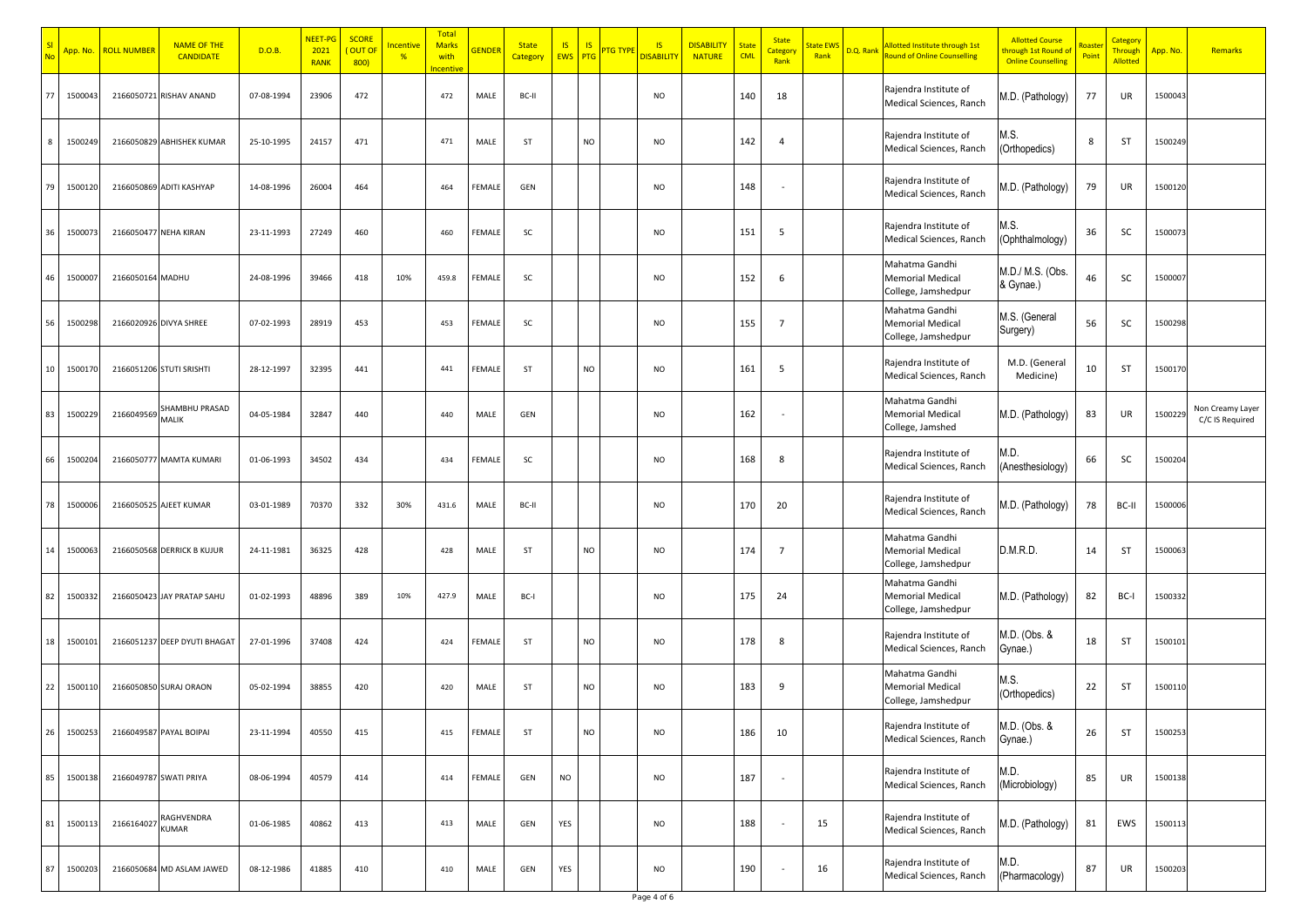|     | App. No. | <b>ROLL NUMBER</b> | <b>NAME OF THE</b><br><b>CANDIDATE</b> | D.O.B.     | NEET-PG<br>2021<br><b>RANK</b> | <b>SCORE</b><br>OUT O<br>800) | <b>ncentive</b><br>% | <b>Total</b><br><b>Marks</b><br>with<br>ncentiv | <b>GENDER</b> | <b>State</b><br>Category | <b>IS</b><br><b>IS</b><br><b>EWS</b><br><b>PTG</b> | <mark>'TG TYPI</mark> | $\overline{\mathsf{S}}$<br><b>DISABILIT</b> | <b>DISABILITY</b><br><b>NATURE</b> | <b>State</b><br><b>CML</b> | <b>State</b><br>Categor <sup>.</sup><br>Rank | <b>State EW</b><br>Rank | D.Q. Rank | Allotted Institute through 1st<br>Round of Online Counselling    | <b>Allotted Course</b><br>hrough 1st Round o<br><b>Online Counselling</b> | Point | Category<br><b>Through</b><br>Allotted | App. No. | Remarks                     |
|-----|----------|--------------------|----------------------------------------|------------|--------------------------------|-------------------------------|----------------------|-------------------------------------------------|---------------|--------------------------|----------------------------------------------------|-----------------------|---------------------------------------------|------------------------------------|----------------------------|----------------------------------------------|-------------------------|-----------|------------------------------------------------------------------|---------------------------------------------------------------------------|-------|----------------------------------------|----------|-----------------------------|
| 89  | 1500156  | 2166050847         | <b>REA PRAKASH</b>                     | 05-03-1994 | 54999                          | 372                           | 10%                  | 409.2                                           | FEMALE        | GEN                      |                                                    |                       | <b>NO</b>                                   |                                    | 192                        | $\overline{\phantom{a}}$                     |                         |           | Rajendra Institute of<br>Medical Sciences, Ranch                 | M.D.<br>(Pharmacology)                                                    | 89    | UR                                     | 1500156  |                             |
| 3U  | 1500198  | 2166175659         | EKTA SHRESTH<br><b>АСННАР</b>          | 02-10-1993 | 42627                          | 408                           |                      | 408                                             | FEMALE        | ST                       |                                                    | <b>NO</b>             | <b>NO</b>                                   |                                    | 193                        | 11                                           |                         |           | Rajendra Institute of<br>Medical Sciences, Ranch                 | M.D. (Obs. &<br>Gynae.)                                                   | 30    | <b>ST</b>                              | 1500198  |                             |
| 93  | 1500127  |                    | 2166050639 JYOTI KUMARI                | 26-11-1989 | 44640                          | 402                           |                      | 402                                             | FEMALE        | GEN                      |                                                    |                       | <b>NO</b>                                   |                                    | 197                        |                                              |                         |           | Rajendra Institute of<br>Medical Sciences, Ranch                 | M.D. (Forensic<br>Medicine)                                               | 93    | UR                                     | 1500127  |                             |
| 91  | 1500009  | 2166049958 VIJAYA  |                                        | 22-11-1991 | 44721                          | 401                           |                      | 401                                             | FEMALE        | GEN                      | YES                                                |                       | <b>NO</b>                                   |                                    | 198                        |                                              | 17                      |           | Rajendra Institute of<br>Medical Sciences, Ranch                 | M.D.<br>(Microbiology)                                                    | 91    | EWS                                    | 1500009  |                             |
| 34  | 1500066  |                    | 2166050191 ANUJ KUMAR EKKA             | 07-08-1993 | 45293                          | 400                           |                      | 400                                             | MALE          | ST                       | <b>NO</b>                                          |                       | <b>NO</b>                                   |                                    | 200                        | 12                                           |                         |           | Rajendra Institute of<br>Medical Sciences, Ranch                 | M.D.<br>(Anesthesiology)                                                  | 34    | <b>ST</b>                              | 1500066  |                             |
| 74  | 1500025  | 2166050160 ARCHANA |                                        | 31-01-1972 | 46334                          | 396                           |                      | 396                                             | FEMALE        | SC                       |                                                    |                       | <b>NO</b>                                   |                                    | 201                        | 11                                           |                         |           | Rajendra Institute of<br>Medical Sciences, Ranch                 | M.D. (Pathology)                                                          | 74    | SC                                     |          | 1500025 On Contract Service |
| 90  | 1500305  |                    | 2166051401 AMIT KUMAR                  | 05-01-1991 | 46701                          | 395                           |                      | 395                                             | MALE          | BC-II                    |                                                    |                       | <b>NO</b>                                   |                                    | 203                        | 21                                           |                         |           | Rajendra Institute of<br>Medical Sciences, Ranch                 | M.D. (Forensic<br>Medicine)                                               | 90    | BC-II                                  | 1500305  |                             |
| 95  | 150010   |                    | 2166022566 NAZIA HASSAN                | 10-01-1990 | 46822                          | 395                           |                      | 395                                             | FEMALE        | GEN                      |                                                    |                       | <b>NO</b>                                   |                                    | 204                        | $\overline{\phantom{a}}$                     |                         |           | Mahatma Gandhi<br><b>Memorial Medical</b><br>College, Jamshedpur | M.D.<br>(Pharmacology)                                                    | 95    | UR                                     | 1500107  |                             |
| 38  | 150011   |                    | 2166049953 AMRIT KHALKHO               | 21-12-1991 | 47716                          | 393                           |                      | 393                                             | MALE          | ST                       | NO                                                 |                       | <b>NO</b>                                   |                                    | 206                        | 13                                           |                         |           | Mahatma Gandhi<br><b>Memorial Medical</b><br>College, Jamshedpur | M.S.<br>(Orthopedics)                                                     | 38    | <b>ST</b>                              | 1500112  |                             |
| 42  | 1500029  |                    | 2166049963 ANIKA KUJUR                 | 26-12-1992 | 50422                          | 385                           |                      | 385                                             | FEMALE        | ST                       | NO                                                 |                       | <b>NO</b>                                   |                                    | 211                        | 14                                           |                         |           | Rajendra Institute of<br>Medical Sciences, Ranch                 | M.D. (Obs. &<br>Gynae.)                                                   | 42    | <b>ST</b>                              | 1500029  |                             |
|     | 1500065  |                    | 2166050211 SURBHI TOPPO                | 15-12-1996 | 50898                          | 384                           |                      | 384                                             | FEMALE        | ST                       |                                                    | <b>NO</b>             | <b>NO</b>                                   |                                    | 212                        | 15                                           |                         |           | Rajendra Institute of<br>Medical Sciences, Ranch                 | M.S. (General<br>Surgery)                                                 | 44    | <b>ST</b>                              | 1500065  |                             |
| 50  | 1500067  |                    | 2166050227 DEEPAK HANSDAH              | 29-03-1988 | 55561                          | 370                           |                      | 370                                             | MALE          | ST                       |                                                    | NO                    | <b>NO</b>                                   |                                    | 222                        | 18                                           |                         |           | Rajendra Institute of<br>Medical Sciences, Ranch                 | M.S. (General<br>Surgery)                                                 | 50    | <b>ST</b>                              | 1500067  |                             |
| 52  | 1500024  |                    | 2166050230 PETER MARANDI               | 11-10-1991 | 56001                          | 370                           |                      | 370                                             | MALE          | ST                       |                                                    | <b>NO</b>             | <b>NO</b>                                   |                                    | 223                        | 19                                           |                         |           | Rajendra Institute of<br>Medical Sciences, Ranch                 | M.D.<br>(Anesthesiology)                                                  | 52    | <b>ST</b>                              | 1500024  |                             |
| 58  | 1500265  |                    | 2166050335 VARSHA BHAGAT               | 27-02-1995 | 56128                          | 369                           |                      | 369                                             | FEMALE        | ST                       |                                                    | <b>NO</b>             | <b>NO</b>                                   |                                    | 224                        | 20                                           |                         |           | Rajendra Institute of<br>Medical Sciences, Ranch                 | M.S.<br>(Ophthalmology)                                                   | 58    | <b>ST</b>                              | 1500265  |                             |
| 98  | 1500319  |                    | 2166021090 RAVI PRAKASH                | 28-10-1969 | 91604                          | 283                           | 30%                  | 367.9                                           | MALE          | BC-I                     |                                                    |                       | NO                                          |                                    | 225                        | 32                                           |                         |           | Mahatma Gandhi<br><b>Memorial Medical</b><br>College, Jamshedpur | D.G.O.                                                                    | 98    | BC-I                                   | 1500319  | For Category Seat<br>Only   |
| 60  | 1500038  |                    | 2166164459 DEEPIKA MARDI               | 24-10-1992 | 56967                          | 367                           |                      | 367                                             | FEMALE        | ST                       |                                                    | NO                    | <b>NO</b>                                   |                                    | 226                        | 21                                           |                         |           | Rajendra Institute of<br>Medical Sciences, Ranch                 | M.S.<br>(Ophthalmology)                                                   | 60    | <b>ST</b>                              | 1500038  |                             |
| 64  | 1500046  | 2166050822         | NISHANT ABHISHEK<br>KUJUR              | 25-12-1984 | 57546                          | 365                           |                      | 365                                             | MALE          | ST                       |                                                    | NO                    | <b>NO</b>                                   |                                    | 227                        | 22                                           |                         |           | Rajendra Institute of<br>Medical Sciences, Ranch                 | $M.S.$ (ENT)                                                              | 64    | ST                                     | 1500046  |                             |
| 103 | 1500320  |                    | 2166103332 ARUN KUMAR                  | 30-01-1978 | 92895                          | 280                           | 30%                  | 364                                             | MALE          | BC-I                     |                                                    |                       | <b>NO</b>                                   |                                    | 228                        | 33                                           |                         |           | Rajendra Institute of<br>Medical Sciences, Ranch                 | M.D. (Physiology)                                                         | 104   | BC-I                                   | 1500320  |                             |